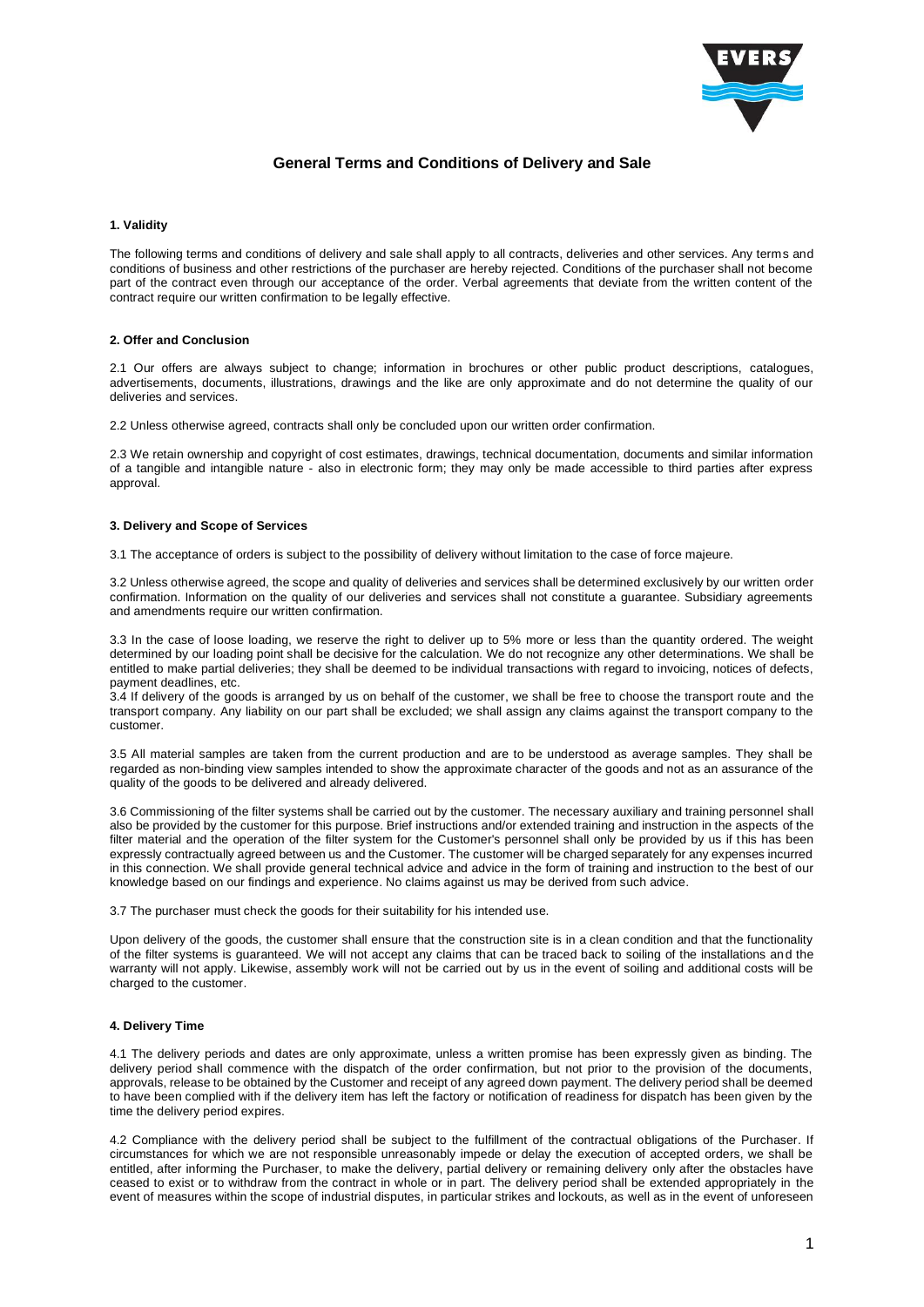

hindrances beyond our control, insofar as such hindrances demonstrably have a considerable influence on the completion or delivery of the delivery item. This shall also apply if the circumstances occur at our sub-suppliers.

4.3 We shall not be responsible for the aforementioned circumstances even if they arise during an already existing delay. We shall inform the customer of the beginning and end of such hindrances as soon as possible.

4.4 If the customer suffers damage due to a delay caused by our fault, he shall be entitled to claim compensation for the delay. Such compensation shall amount to 1/2 per cent for each full week of delay, but not more than 5 per cent of the value of that part of the total delivery which cannot be used on time or in accordance with the contract as a result of the delay. Damages in excess of this shall only be compensated in the cases set out in Section 10.

4.5 The Purchaser may withdraw from the contract if the entire performance becomes impossible for us before the passing of risk. The Purchaser may also withdraw from the contract if, in the case of an order, it becomes impossible to perform part of the delivery and the Purchaser has a justified interest in refusing a partial delivery. If this is not the case, the customer shall pay the price attributable to the partial delivery. The same shall apply in the event of inability on our part. Section 10 shall apply in all other respects.

4.6 If the impossibility or inability to perform occurs during the Purchaser's default in acceptance or if the Purchaser is solely or predominantly responsible for these circumstances, the Purchaser shall remain obligated to counter-performance.

### **5. Price and Terms of Payment**

5.1 Prices are subject to change without notice and are subject to increasing cost prices between the submission of the offer and the acceptance of the order and its execution. During the execution of a contract, we shall be entitled to increase prices at any time. If the buyer does not object within 3 days, the increased price notified by us shall apply to all deliveries following our letter. If the Buyer objects, we shall not be obliged to make further deliveries.

5.2 Offers regularly lose their validity after three months, unless a longer period of validity has been agreed in writing.

5.3 The prices also include the agreed packaging in accordance with our offer or our order confirmation.

5.4 Unless expressly agreed otherwise, invoices shall be due for payment immediately and without deduction.

5.5 In the event of default in payment, interest shall be charged at a rate of at least 8 percent per annum above the prime rate of the Deutsche Bundesbank applicable at the time.

5.6 Non-compliance with the terms of payment as well as circumstances which become known to us after conclusion of the contract and which are likely to reduce the creditworthiness of the customer shall result in the immediate maturity of all our claims; furthermore, in such a case we shall be entitled to carry out outstanding deliveries only against advance payment or provision of securities customary in banking or to withdraw from the contract after a reasonable period of grace and to claim damages.

5.7 Offsetting with claims other than undisputed or legally established claims is excluded.

5.8 Complaints by the purchaser shall not affect the obligation to pay or the due date; the purchaser waives the right to assert rights of retention.

## **6. Transfer of Risk, Acceptance, Acceptance**

6.1 The risk shall pass to the customer at the latest upon dispatch of the delivery parts, even if partial deliveries are made or if we have assumed other services, e.g. the shipping costs or delivery and installation. If acceptance is to take place, this shall be decisive for the transfer of risk. It must be carried out immediately after our notification of readiness for acceptance. The customer may not refuse acceptance in the event of an insignificant defect.

6.2 If the transport is delayed due to circumstances for which we are not responsible, the risk shall pass to the customer from the day of readiness for dispatch. In such a case, we shall be entitled to charge the customer for the costs incurred for storage. Unless otherwise agreed, at least ½ per cent per month of the value of that part of the total delivery which is stored by us from the date of notification of readiness for dispatch shall be agreed as a lump sum for costs. The parties shall be at liberty to prove higher or lower costs.

6.3 The risk shall also pass to the Purchaser if the start, performance of installation or assembly, commissioning and acceptance is postponed for reasons for which the Purchaser is responsible or if the Purchaser is in default of acceptance.

6.4 The provisions of Section 6 shall also apply to partial deliveries.

### **7. Retention of Title**

7.1 If the delivery item has been delivered prior to payment of all amounts owed by the Purchaser under the contract, it shal l remain our property until payment has been made in full, insofar as this is permissible under the law in whose area the delivery item is located. If the latter does not permit the retention of title, but does permit the reservation of other rights to the delivery item, we may exercise all rights of this kind. The customer shall be obliged to cooperate in any measures we take to protect our right of ownership or, in lieu thereof, any other right to the delivery item.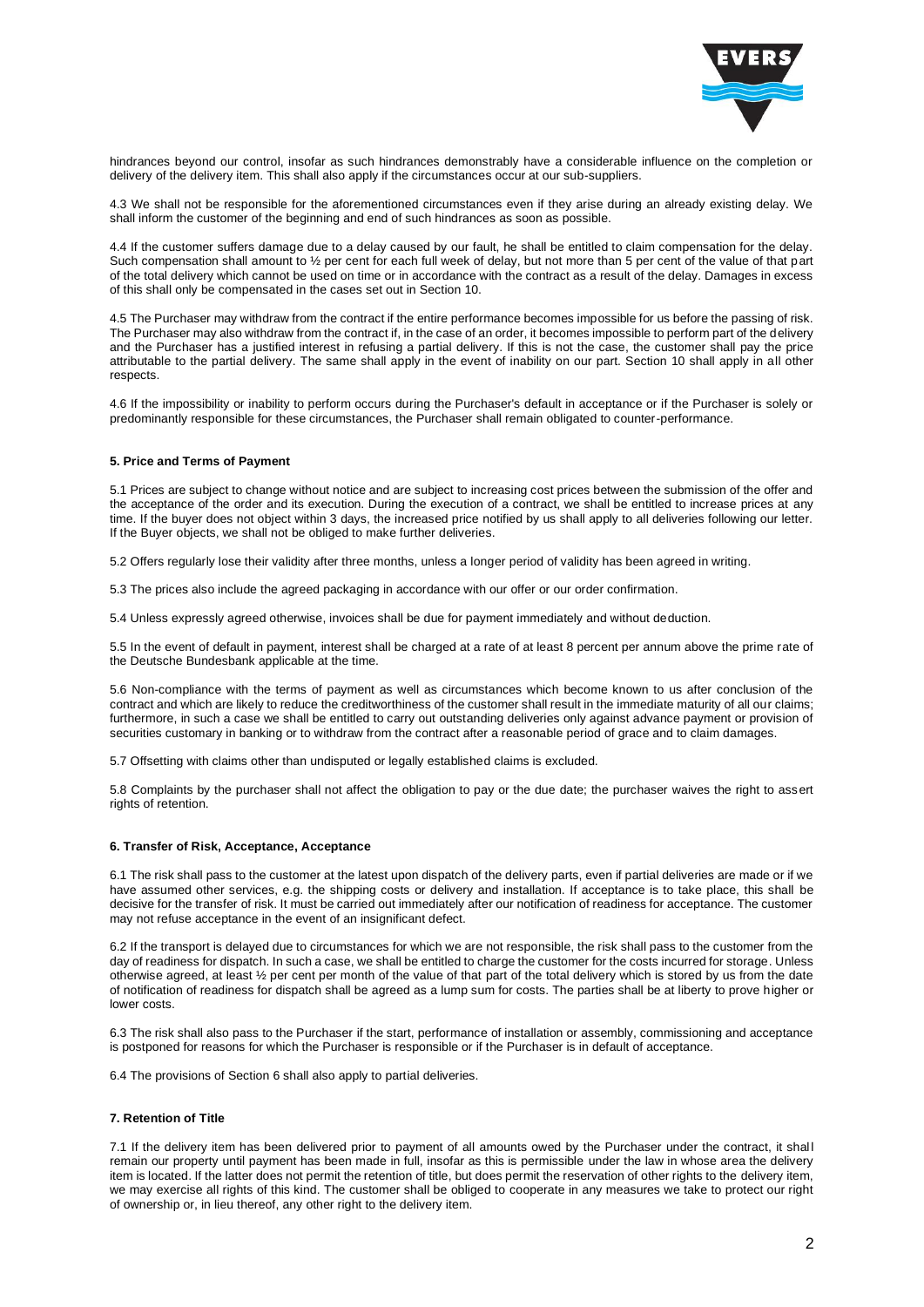

7.2 Until the delivery item has been paid for in full, the purchaser shall insure it adequately at its own expense against all risks and damage.

7.3 If, in connection with the payment by the Purchaser, a liability on a bill of exchange is established for us, the reservation of title shall not expire before the bill of exchange has been honored by the Purchaser as drawee. 7.4 The customer may neither pledge the delivery item nor assign it as security. In the event of seizure, attachment or other dispositions by third parties, he shall notify us thereof without delay.

7.5 The Purchaser may resell the delivery item only with our express written consent. The Purchaser hereby assigns to us all claims in the amount of the invoice value of the goods subject to retention of title which accrue to the Purchaser from the resale of goods subject to retention of title, also within the scope of contracts for work and services and contracts for work and materials, against the customer or against third parties. We accept the assignment. The Purchaser shall be obliged to inform its customers of the assignment to us and to provide us with the information and documents required to assert the claim upon request.

7.6 If the customer is in default with the fulfillment of his contractual obligations towards us, we shall be entitled to demand the return of the reserved goods from the customer without withdrawing from the contract. Withdrawal from the contract in the event of repossession of the goods subject to retention of title shall only be deemed to be a withdrawal from the contract if we expressly declare such withdrawal in writing.

### **8. Material Defects**

8.1 All parts or services which prove to be defective as a result of circumstances prior to the passing of risk shall, at our discretion, be repaired, replaced or provided again. Replaced parts shall become our property. The Purchaser shall immediately notify us in writing of any material defects.

8.2 The customer shall first grant us the opportunity to remedy the defect within a reasonable period of time. Notwithstanding the claims for damages pursuant to Section 12, the Purchaser may - after a second unsuccessful attempt at subsequent performance and unless the nature of the item or defect or other circumstances indicate otherwise - rescind the contract or reduce the price. The Purchaser shall only be entitled to a price reduction if the defect is insignificant.

8.3 The Purchaser's right to assert claims based on defects shall expire twelve months after delivery or acceptance.

8.4 Claims for defects shall not exist in the event of faulty assembly or commissioning and operation of the filter system and faulty introduction of the filter material by the customer or third parties, natural wear and tear, use of unsuitable operating and production equipment, improper modifications, repairs, maintenance and inspections of the filter system by the customer or third parties.

8.5 Claims for defects shall also not exist if the customer, as an entrepreneur, modifies our goods, uses them or mixes them with other materials or with the goods of other suppliers himself or has this done by others. In these and similar cases, the goods shall be deemed to have been approved by the Purchaser, unless the Purchaser proves that the modification, use or mixing did not cause the defect. The Purchaser shall also bear the burden of proving that the defect could not have been detected during a proper usability test. We shall not be responsible for changes in material quality caused by unauthorized transport of our goods.

### **9. Defects of Title**

9.1 If a third party asserts justified claims against the customer due to the infringement of industrial property rights or copyrights, we shall, at our discretion and at our expense, obtain a right of use or modify or replace our deliveries and services in such a way that the infringement of industrial property rights does not exist. If this is not possible at reasonable expense, both we and the customer shall be entitled to withdraw from the contract.

9.2 Section 9.1 shall apply only under the following conditions: The purchaser must notify us immediately in writing of any claims by a third party. He must not acknowledge the infringement and must authorize us to conduct a judicial or extrajudicial dispute with the third party on our own. The claims of the third party must not be based on the fact that the Purchaser has modified the delivery item or used it under different conditions of use or with parts not supplied by us.

9.3 Furthermore, we do not assume any liability for the fact that the products manufactured with the delivery item do not infringe any third-party property rights.

9.4 Otherwise, we shall be liable in accordance with Section 10.

#### **10. Compensation for Damages**

10.1 Claims for damages and reimbursement of expenses of the Purchaser, irrespective of their legal basis, shall be excluded.

10.2 This shall not apply in cases of mandatory liability under the Product Liability Act, in cases of intent, gross negligence, injury to life, body or health, fraudulent concealment of defects or guaranteed absence of defects, culpable breach of fundamental contractual obligations. However, the claim for damages and expenses for the breach of material contractual obligations shall be limited to the foreseeable damage typical for the contract, unless there is intent or gross negligence or liability for injury to life, body or health.